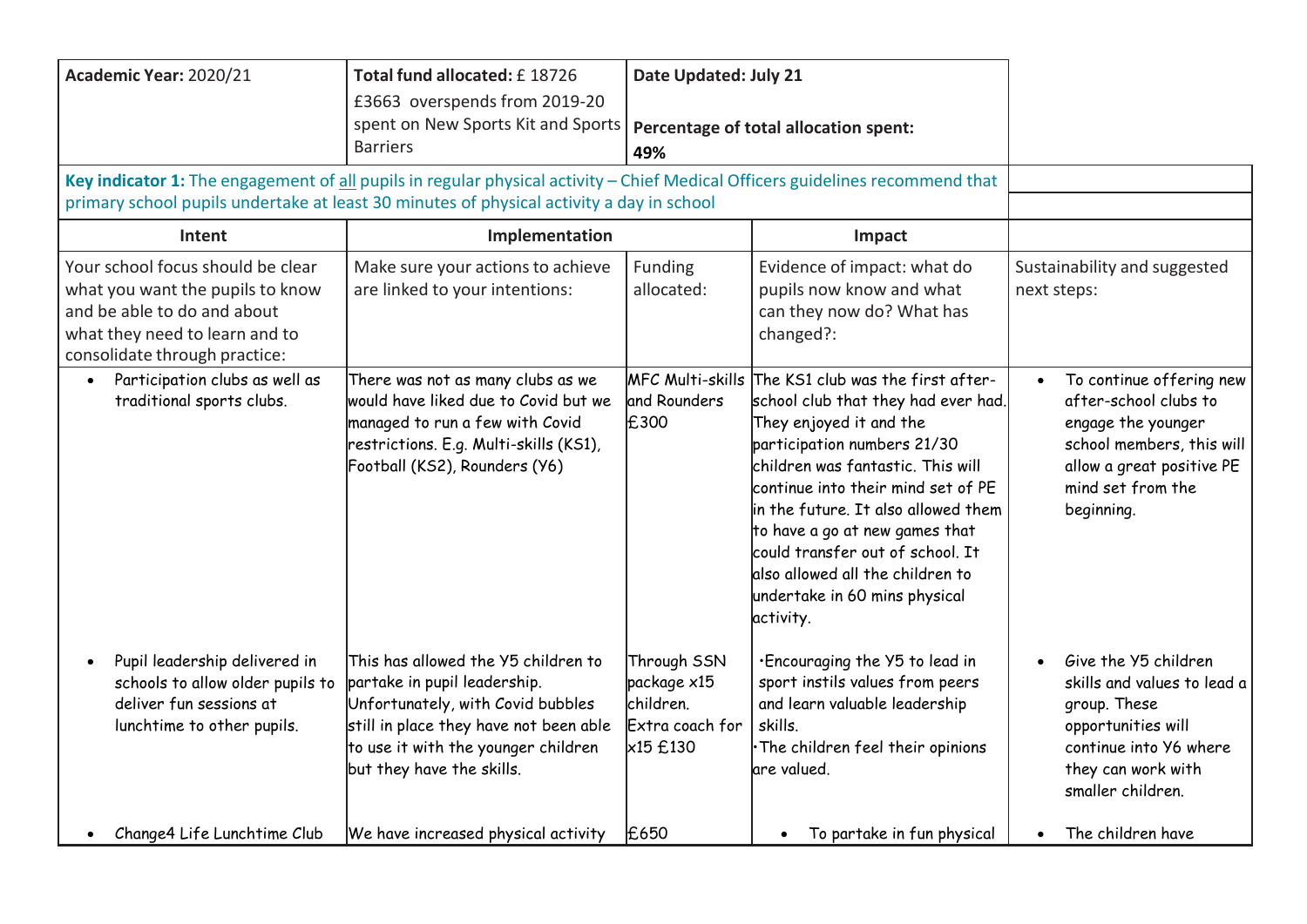| since March 21- July 21<br>Sports barriers this has<br>enabled us to keep<br>bubbles and activity areas                                                                                                                                              | levels during the Change4 life<br>Lunchtime club. This has been kept in<br>bubbles and allows all the class to<br>partake in skills and games for 30<br>minutes x2 bubbles.<br>Used for all the different classes to<br>keep them in bubbles and keep<br>children active safely. | E2987.05<br>Overspends<br>from last<br>lyear | activity to be part of a<br>lunchtime club. This allows<br>more children to be<br>involved rather than after-<br>school. Also, have time to<br>practise skills e.g.<br>throwing and catching.<br>Keeping the areas has<br>enabled classes to continue<br>being active whilst others<br>classes are outside as we<br>are a small school | opportunity for clubs<br>when/ if busy after-<br>school. Being physically<br>active, practising skills<br>all transferable skills for<br>the future.<br>Continue the ethos of<br>being physically active<br>throughout playtimes as<br>fun. |
|------------------------------------------------------------------------------------------------------------------------------------------------------------------------------------------------------------------------------------------------------|----------------------------------------------------------------------------------------------------------------------------------------------------------------------------------------------------------------------------------------------------------------------------------|----------------------------------------------|----------------------------------------------------------------------------------------------------------------------------------------------------------------------------------------------------------------------------------------------------------------------------------------------------------------------------------------|---------------------------------------------------------------------------------------------------------------------------------------------------------------------------------------------------------------------------------------------|
| Key indicator 2: The profile of PESSPA being raised across the school as a tool for whole school improvement                                                                                                                                         |                                                                                                                                                                                                                                                                                  |                                              |                                                                                                                                                                                                                                                                                                                                        |                                                                                                                                                                                                                                             |
| Intent                                                                                                                                                                                                                                               | Implementation                                                                                                                                                                                                                                                                   |                                              | Impact                                                                                                                                                                                                                                                                                                                                 |                                                                                                                                                                                                                                             |
| Your school focus should be clear<br>what you want the pupils to know<br>and be able to do and about<br>what they need to learn and to<br>consolidate through practice:                                                                              | Make sure your actions to achieve<br>are linked to your intentions:                                                                                                                                                                                                              | Funding<br>allocated:                        | Evidence of impact: what do<br>pupils now know and what<br>can they now do? What has<br>changed?:                                                                                                                                                                                                                                      | Sustainability and suggested<br>next steps:                                                                                                                                                                                                 |
| School has a School<br>$\bullet$<br>Games organising committee<br>who help ensure pupils are given<br>a voice and help school cater for<br>a more popular choice of<br>activity. This ensures the<br>school's offer is attractive to<br>more pupils. | Allow the sports captains<br>$\bullet$<br>to give children a voice and<br>allow their ideas to be<br>listened to.                                                                                                                                                                | Free                                         | The children feel their<br>$\bullet$<br>opinions are valued.                                                                                                                                                                                                                                                                           | To continue to hear<br>$\bullet$<br>the children's opinions.<br>That the children feel<br>they can express their<br>opinion.                                                                                                                |
| Coach Dan did 'Healthy<br>Heads' with Year 1,3,4 and 5.<br>This was with the theory<br>side of instilling the values                                                                                                                                 | Dan to deliver Healthy Heads £2880 over<br>to as many as years as<br>possible.                                                                                                                                                                                                   | the year                                     | Children are taught the<br>$\bullet$<br>values through a game to<br>transfer these to other                                                                                                                                                                                                                                            | Teach the children the<br>$\bullet$<br>values and a healthy<br>mindset through sport                                                                                                                                                        |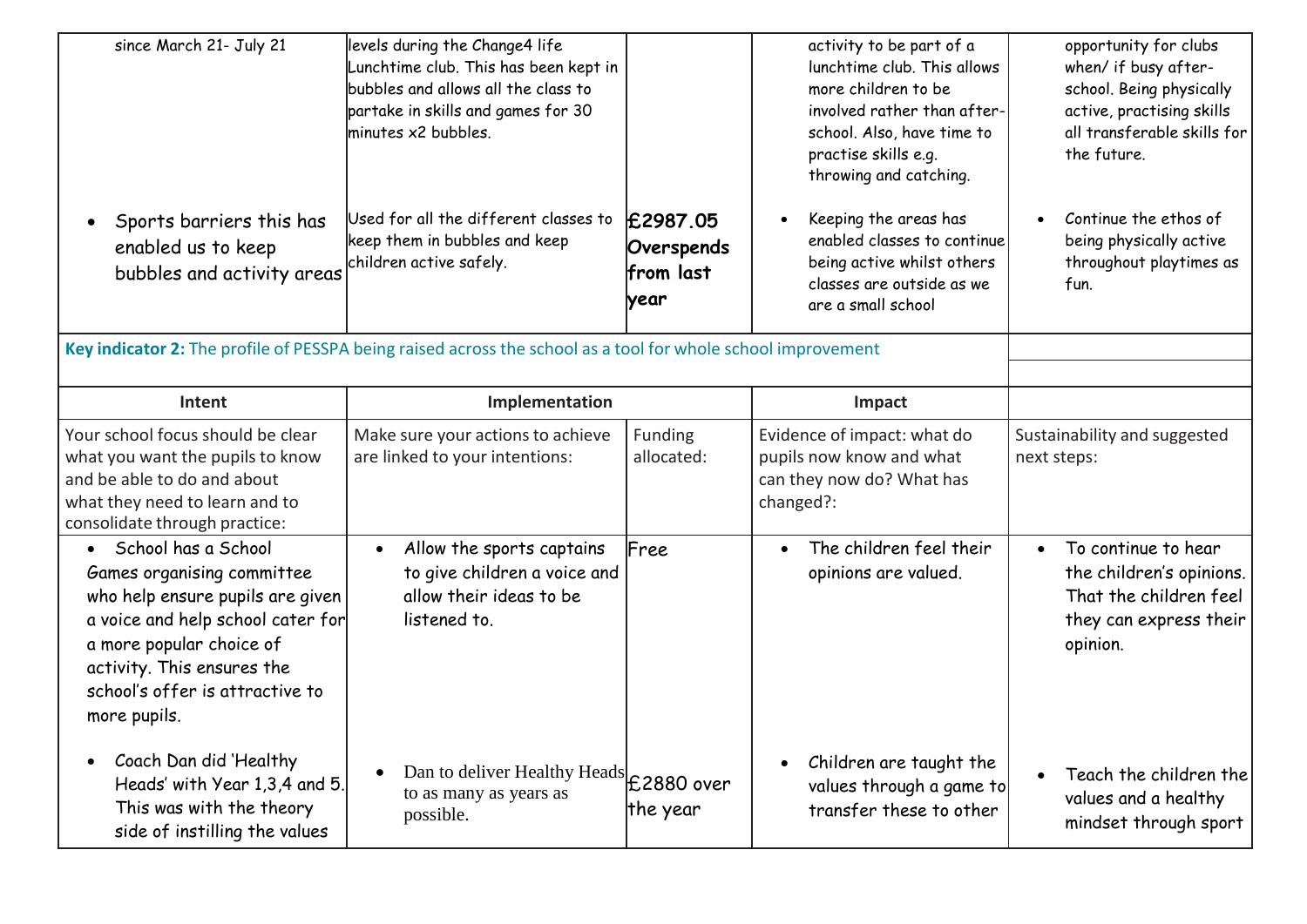| and mind-set you show<br>within sport e.g. through<br>resilience, team work and<br>then took that value in<br>practice through a physical<br>game. |                                                                      |                                                    | sporting games<br>throughout their lives.                                               | and instil these into<br>their life.<br>Enhancing and<br>$\bullet$<br>broadening<br>experiences.      |
|----------------------------------------------------------------------------------------------------------------------------------------------------|----------------------------------------------------------------------|----------------------------------------------------|-----------------------------------------------------------------------------------------|-------------------------------------------------------------------------------------------------------|
| New Sports Strip for the<br>school and for the<br>children.                                                                                        | Children to have a brand new $\overline{Of}$<br>range of sports kit. | <b>£1000.95</b><br>overspends<br>from last<br>year | Makes children feel<br>good by representing<br>the school team and we<br>look the part. | Unfortunately have not<br>been able to wear it yet<br>due to COVID and lack<br>of inter-school sport. |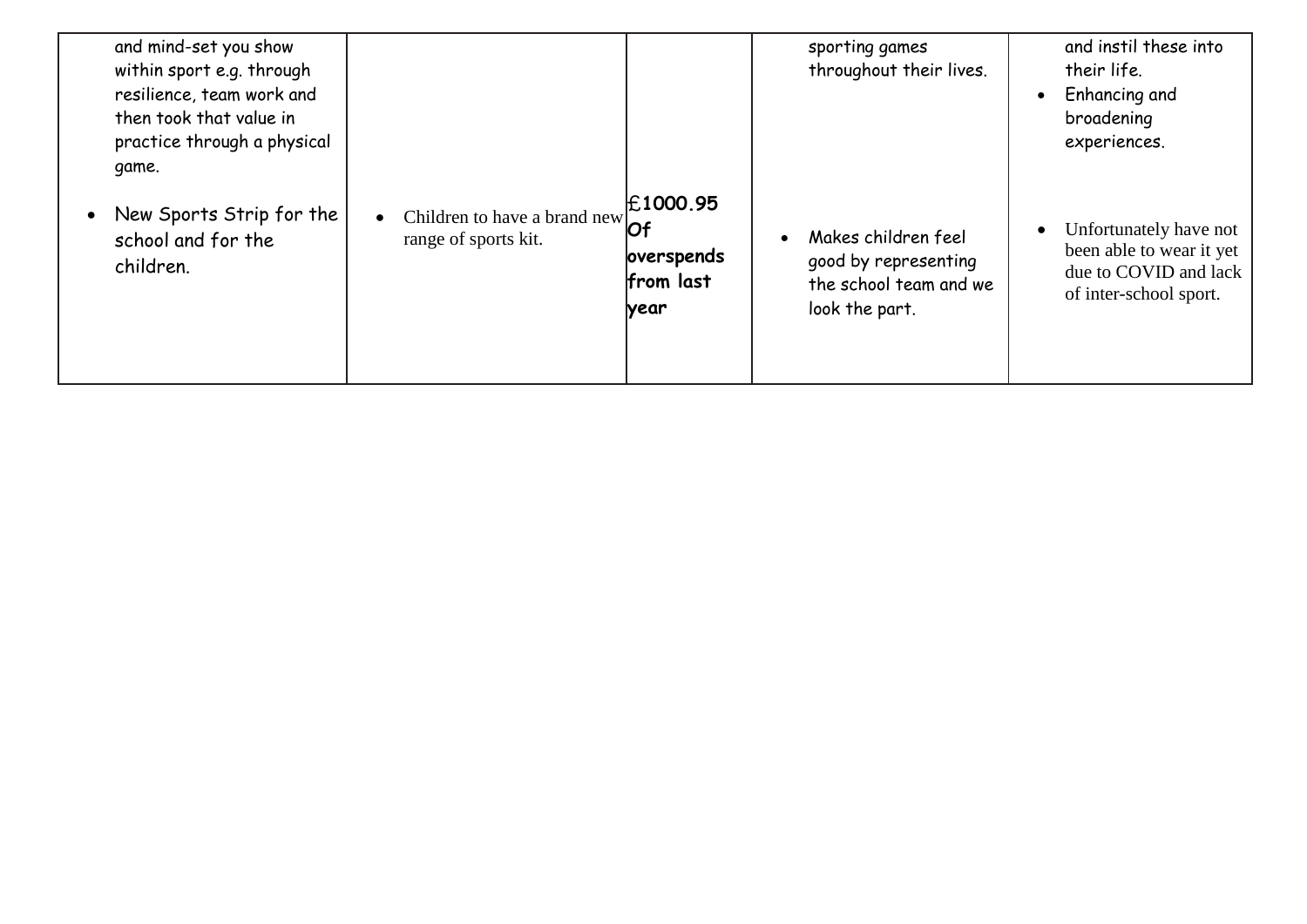| Key indicator 3: Increased confidence, knowledge and skills of all staff in teaching PE and sport                                                                       |                                                                                                                                                                                                           |                                       |                                                                                                                                                           |                                                                                                                              |
|-------------------------------------------------------------------------------------------------------------------------------------------------------------------------|-----------------------------------------------------------------------------------------------------------------------------------------------------------------------------------------------------------|---------------------------------------|-----------------------------------------------------------------------------------------------------------------------------------------------------------|------------------------------------------------------------------------------------------------------------------------------|
| Intent                                                                                                                                                                  | Implementation                                                                                                                                                                                            |                                       | Impact                                                                                                                                                    |                                                                                                                              |
| Your school focus should be clear<br>what you want the pupils to know<br>and be able to do and about<br>what they need to learn and to<br>consolidate through practice: | Make sure your actions to<br>achieve are linked to your<br>intentions:                                                                                                                                    | Funding<br>allocated:                 | Evidence of impact: what do<br>pupils now know and what<br>can they now do? What has<br>changed?:                                                         | Sustainability and suggested<br>next steps:                                                                                  |
| Bought 'PE Passport' an<br>$\bullet$<br>assessment app that shows<br>teachers planning and<br>assesses against objectives.                                              | For the teachers to have<br>$\bullet$<br>a planning tool for<br>assessment readily<br>available for them in one<br>place. (CPD cancelled due<br>to Covid)<br>Aid assessment and data<br>for co-ordinator. | £285                                  | Gives co-ordinator<br>$\bullet$<br>evidence of participation,<br>data and assessment<br>through the subject.<br>Staff training cancelled due to<br>Covid. | An app that you can<br>use to give<br>assessment<br>information for end of<br>year reports and for<br>participation purposes |
| PE co-ordinator went on the<br>CPD to find out about the PE<br>app.                                                                                                     | Attend Zoom meeting<br>online.                                                                                                                                                                            | Free-<br>online/course<br>through SSN | Co-ordinator more<br>informed to go ahead<br>with PE passport app.                                                                                        | More informed                                                                                                                |
| Coach Louise, an experienced<br>dance teacher, taught dance<br>to most year groups either in<br>school or online.                                                       | Coach Louise taught years $\left  \right $ £1250<br>Rec, Y1, Y2, Y4, Y5 and<br>online Y6.                                                                                                                 |                                       | Pupils have a brilliant<br>experience of dance<br>skills/ styles and<br>experience to express                                                             | For children to use<br>the skills taught to go<br>to dance clubs outside                                                     |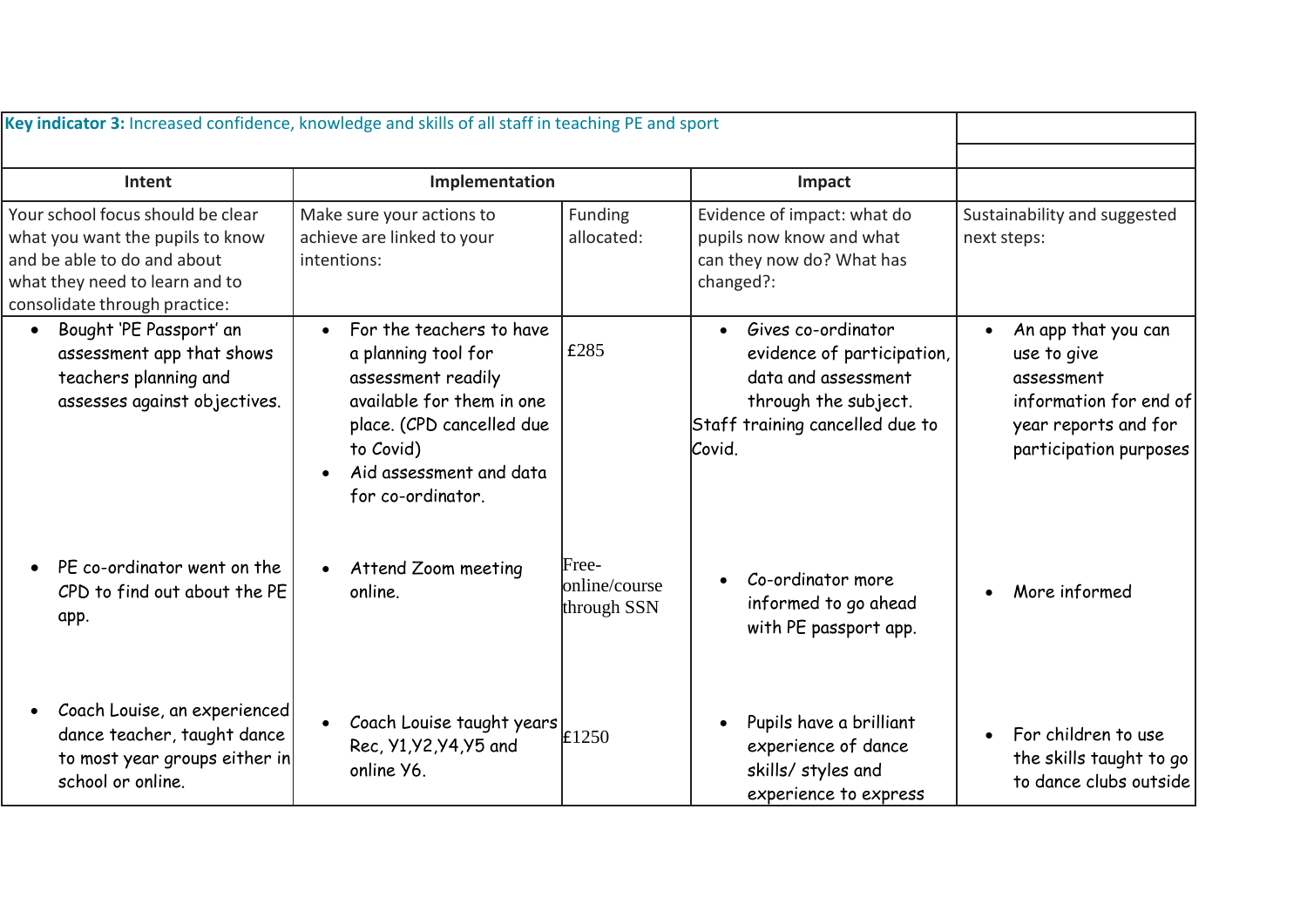| Part of the SSN package                                                                                                                                                 | A package designed to aid $ £1880$<br>opportunities for staff<br>and children to be<br>involved in competitive<br>sport, Staff training and |                          | themselves through<br>dance.<br>Pupils and Staff have<br>opportunities to increase<br>CPD, engage in new sports<br>and competition.                                    | or increase their own<br>dance skills.<br>Helps the children and<br>staff be enthused about<br>PE giving more<br>opportunities.                                                                              |
|-------------------------------------------------------------------------------------------------------------------------------------------------------------------------|---------------------------------------------------------------------------------------------------------------------------------------------|--------------------------|------------------------------------------------------------------------------------------------------------------------------------------------------------------------|--------------------------------------------------------------------------------------------------------------------------------------------------------------------------------------------------------------|
| Key indicator 4: Broader experience of a range of sports and activities offered to all pupils                                                                           | new sports                                                                                                                                  |                          |                                                                                                                                                                        |                                                                                                                                                                                                              |
|                                                                                                                                                                         |                                                                                                                                             |                          |                                                                                                                                                                        |                                                                                                                                                                                                              |
| Intent                                                                                                                                                                  | Implementation                                                                                                                              |                          | Impact                                                                                                                                                                 |                                                                                                                                                                                                              |
| Your school focus should be clear<br>what you want the pupils to know<br>and be able to do and about<br>what they need to learn and to<br>consolidate through practice: | Make sure your actions to<br>achieve are linked to your<br>intentions:                                                                      | Funding<br>allocated:    | Evidence of impact: what do<br>pupils now know and what<br>can they now do? What has<br>changed?:                                                                      | Sustainability and suggested<br>next steps:                                                                                                                                                                  |
| Additional achievements:<br>· Installed a cross-curricular<br>orienteering course and CPD given to all<br>staff.                                                        | For all children to have<br>$\bullet$<br>access to the orienteering<br>course.<br>All resources to be bought<br>and distributed.            | £453.70 for<br>resources | Children to be able to partake in<br>new sports and it is cross-curricular<br>and self/team competitive. This<br>allows all children to partake on<br>their own level. | Orienteering course set<br>up on the grounds.<br>Resources purchased for<br>children to use in a<br>cross-curricular way.<br>We want a lunch-time<br>club to be offered to<br>increase physical<br>activity. |
| <b>KS2 Bikeability</b>                                                                                                                                                  |                                                                                                                                             | Through SSN<br>package   | Team building, resilience,<br>competition and personal<br>challenges.                                                                                                  | Early cycling skills for<br>life.<br>Road safety on bikes.                                                                                                                                                   |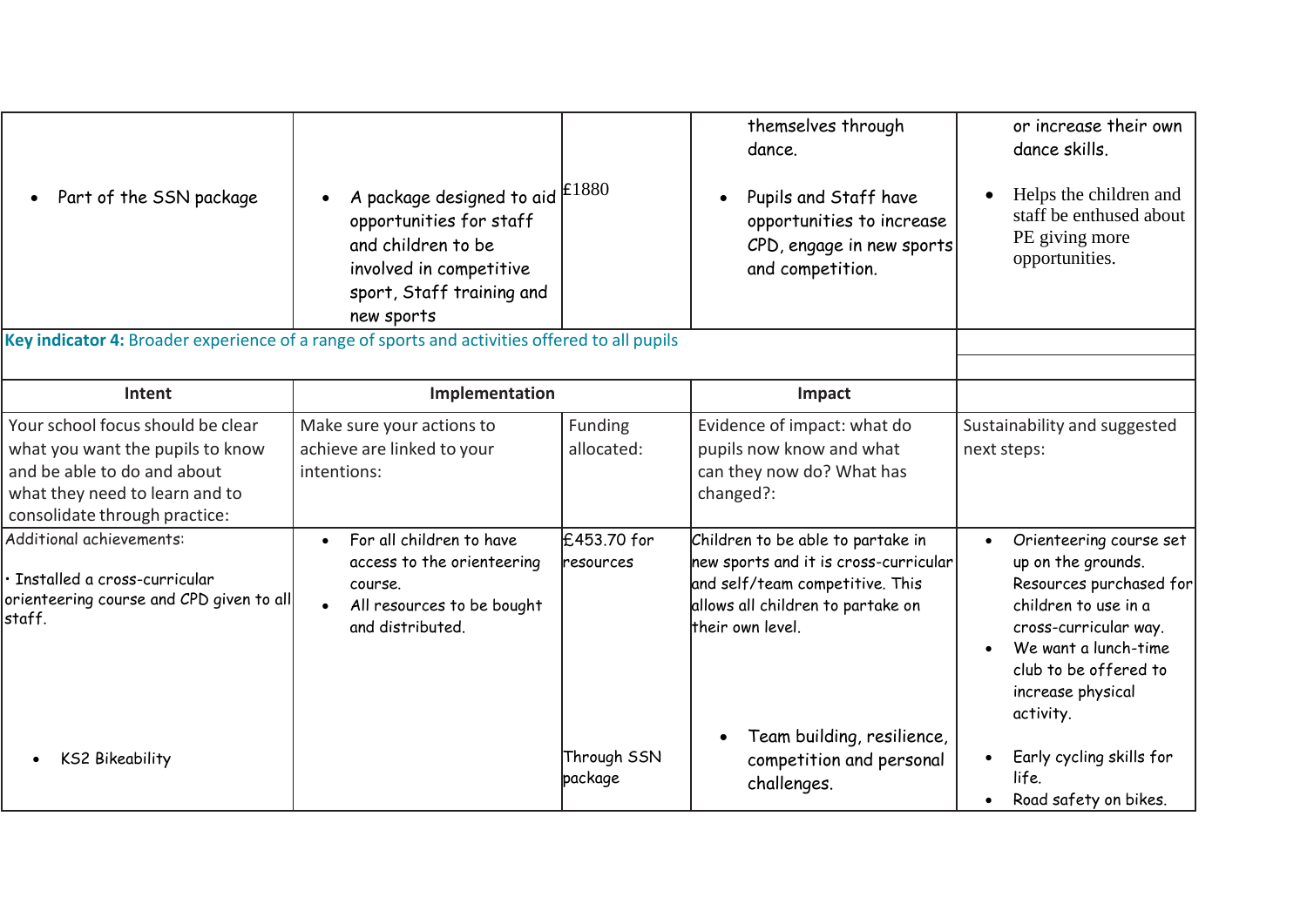|                                        | Y6 to take part in<br>$\bullet$<br>Bikeability                                                     |                             | Cycle safety<br>$\bullet$<br>New skills for riding a<br>$\bullet$<br>bike                                                                                                                              |                                                                                                   |
|----------------------------------------|----------------------------------------------------------------------------------------------------|-----------------------------|--------------------------------------------------------------------------------------------------------------------------------------------------------------------------------------------------------|---------------------------------------------------------------------------------------------------|
| Outdoor education at Beacon<br>Fell.   | Y5 to partake in Outdoor physical<br>activity.                                                     | Coach £250                  | Children partake in<br>$\bullet$<br>orienteering at Beacon<br>Fell, promoting team<br>building, resilience,<br>competition and personal<br>challenge                                                   | New sport to partake<br>$\bullet$<br>outside of school                                            |
| All Stars Cricket                      | For Y1, Y2, Y3 and Y4 to<br>partake in All Star cricket<br>skills.                                 | Through All<br><b>Stars</b> | That the children are<br>$\bullet$<br>inspired and have the<br>knowledge where the<br>outside clubs are within<br>their area. I know at<br>least 4 children took up<br>the offer outside of<br>school. | Promote extra<br>curriculum sports<br>outside of school.                                          |
| Dodgeball intra school,<br>competition | The rest of the school got the<br>leaflet to promote the outside clubs<br>for their own age group. | Through SSN<br>package      | Children to be involved in<br>$\bullet$<br>competition.<br>Team games<br>$\bullet$<br>New sport<br>$\bullet$                                                                                           | Children to transfer the<br>$\bullet$<br>skills and love of a new<br>game to enthuse about<br>PE. |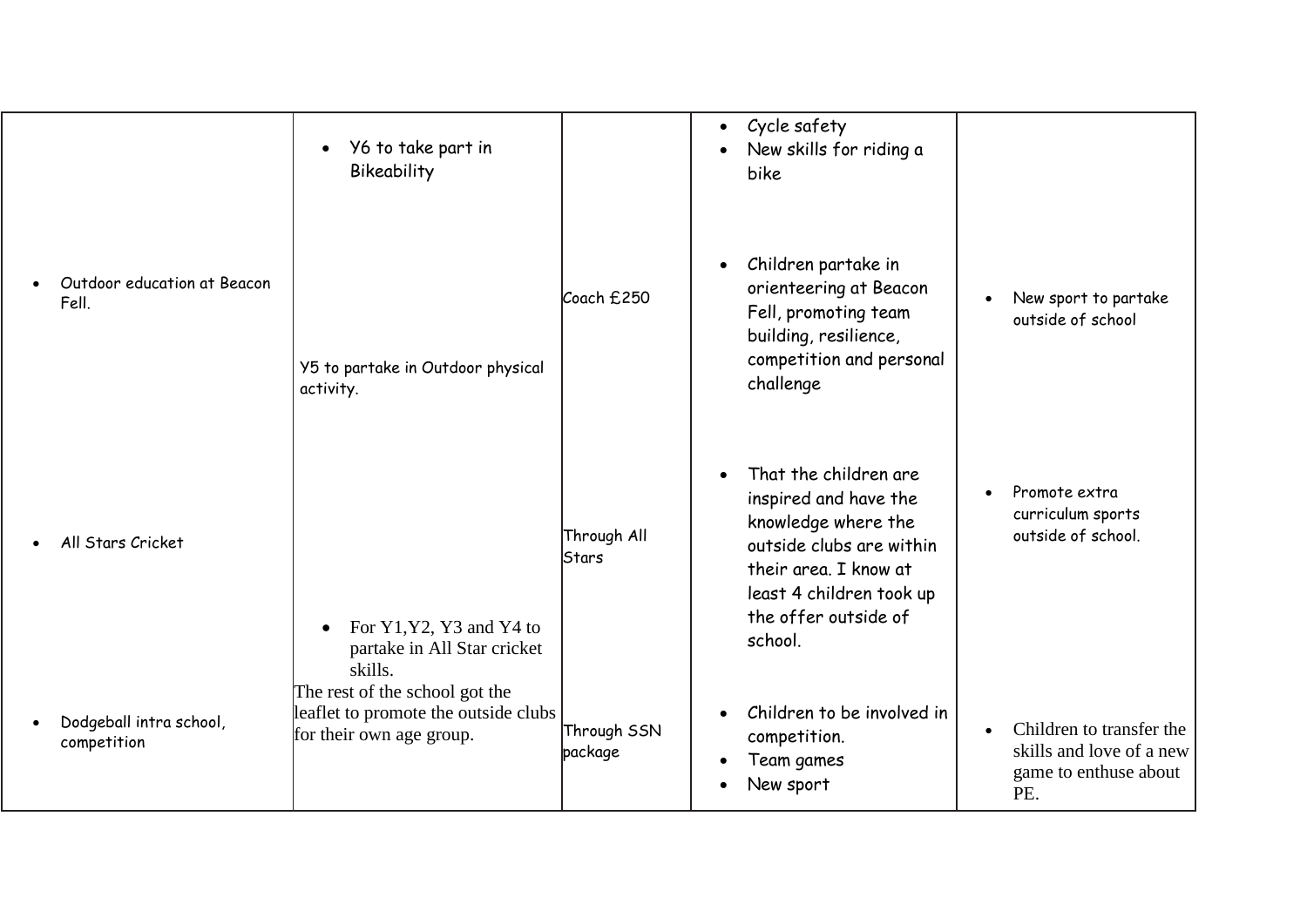| Y4 and Y5 to compete in an<br>$\bullet$<br>Intra-school Dodgeball<br>competition |  |  |
|----------------------------------------------------------------------------------|--|--|
|                                                                                  |  |  |

| Key indicator 5: Increased participation in competitive sport                                                                                                                                                                                                                                        |                                                                                                                                                                                                                        |                             |                                                                                                                                                                                           |                                                                                      |
|------------------------------------------------------------------------------------------------------------------------------------------------------------------------------------------------------------------------------------------------------------------------------------------------------|------------------------------------------------------------------------------------------------------------------------------------------------------------------------------------------------------------------------|-----------------------------|-------------------------------------------------------------------------------------------------------------------------------------------------------------------------------------------|--------------------------------------------------------------------------------------|
| Intent                                                                                                                                                                                                                                                                                               | Implementation                                                                                                                                                                                                         |                             | Impact                                                                                                                                                                                    |                                                                                      |
| Keynote speakers - Coach<br>Steve promoted 'All stars<br>cricket' and gave every child<br>in that age range an<br>opportunity to have a go and<br>attend after school, if they<br>wish. He was encouraging the $ _{\text{pupils}}$<br>spirit of cricket and<br>promoting clubs outside of<br>school. | For Y1, Y2, Y3 and Y4 to partake<br>in All Star cricket skills.<br>The rest of the school got the<br>leaflet to promote the outside clubs promotion<br>for their own age group.<br>115 pupils participated = $55\%$ of | Through All Star<br>cricket | That the children are<br>inspired and have the<br>knowledge where the<br>outside clubs are within<br>their area. I know at<br>least 4 children took up<br>the offer outside of<br>school. | Achieve and aspire<br>outside of school too.                                         |
| Intra-school Dodgeball                                                                                                                                                                                                                                                                               | competition with Scott Wilcock. $[$ Y4 and Y5 to compete in an Intra-<br>School Dodgeball competition<br>61 children participated $=$ 29% of<br>children.                                                              | Through SSN<br>Package      | Children to be involved in<br>competition.<br>Team games<br>New sport                                                                                                                     | Children to transfer the<br>skills and love of a new<br>game to enthuse about<br>PE. |